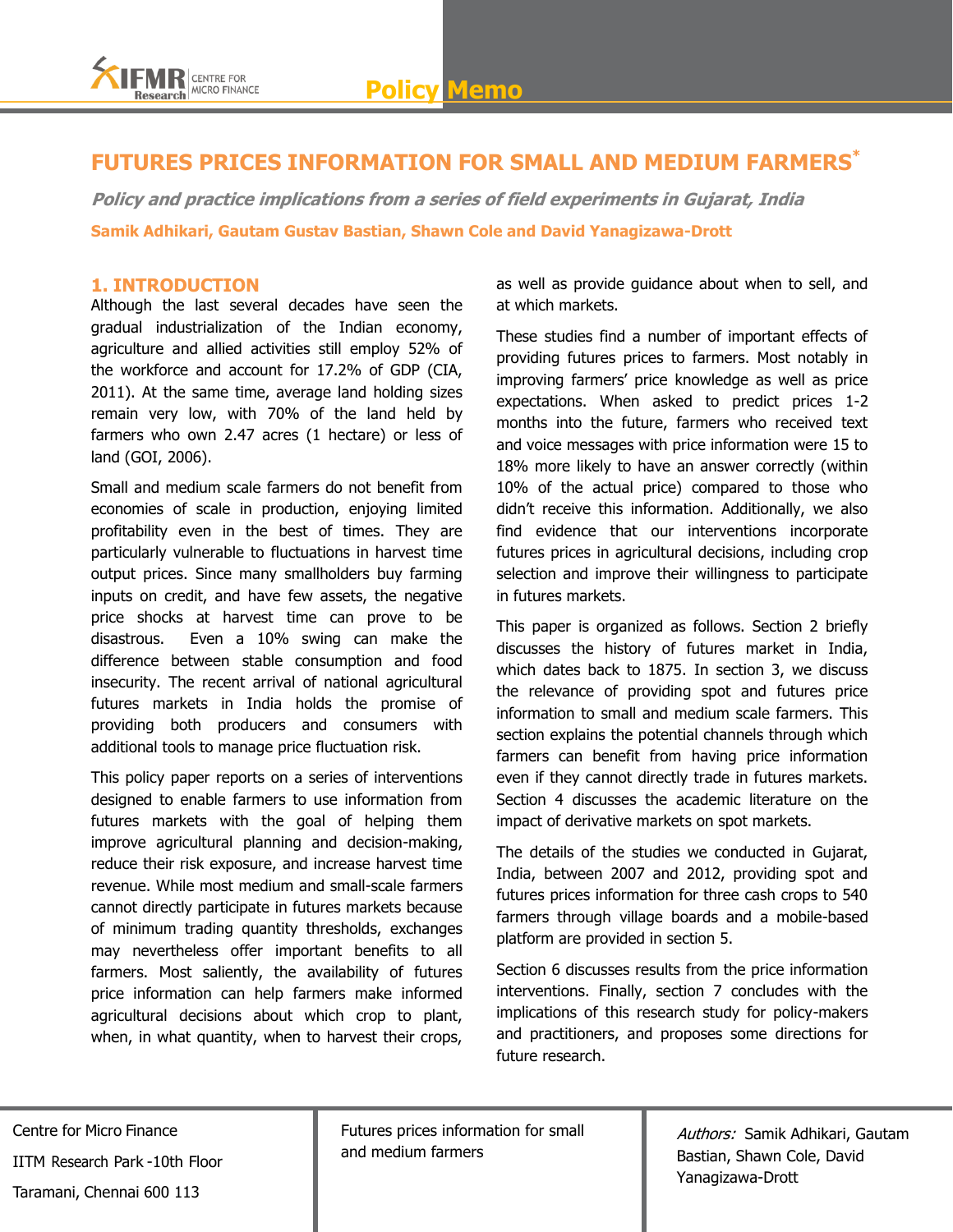

## **2. FUTURES MARKETS IN INDIA**

The first formal futures markets were established in India in 1875, primarily dealing in cotton. Through the 1960s several futures exchanges for agricultural and non-agricultural commodities continued to operate. However, formal markets had all but disappeared by the 1970s, as a result of government policies aimed at reducing price volatility perceived to be caused by speculation on these exchanges and controlling domestic prices. Small regional exchanges re-emerged in the 1980s, however legislative restrictions prevented any significant growth (see Kolamkar, 2003; Thomas, 2003, Sarkar, 2006; Naik and Jain, 2002).

Legislative reform in 2003 led to the establishment of modern electronic commodities markets, which were permitted to trade in fifty-four agricultural commodities mostly cash crops such as cotton, castor, jute, turmeric and sugar. Markets in non-cash crops such as wheat and rice continue to be heavily regulated.

Indian commodities markets have quickly attracted capital and grown rapidly seeing a twenty-fold increase in trading volume between 2002 and 2007. National Commodities and Derivatives Exchange (NCDEX), which accounts for 80% of India"s domestic commodities market, has grown to become the third largest agricultural futures market in the world behind Chicago and, Dalian (UNCTAD, 2006).

## **3. RELEVANCE TO SMALL AND MEDIUM SCALE FARMERS**

Investors, traders and brokers have been able to directly benefit from price hedging and options contracts. The benefits of futures markets to small and medium scale farmers are not as direct. Minimum trading quantity thresholds (a selected list is provided in Exhibit 1 below) prevent this latter group from direct participation in agricultural futures market.

Most marginal farmers do not produce crops in large enough quantities to be able to trade in the futures market (MCA, 2008). While in theory farmers could

combine output to meet minimum lot size requirements, in practice quality differences vary significantly by producer, and may make such aggregation difficult.

|                  | Exhibit 1: Minimum quantity thresholds for participating in<br>selected agricultural commodity trades on NCDEX. |  |
|------------------|-----------------------------------------------------------------------------------------------------------------|--|
| <b>Commodity</b> | <b>Minimum Quantity Threshold</b>                                                                               |  |
| Cotton           | 4 Tons                                                                                                          |  |
| Castor           | 10 Tons                                                                                                         |  |
| <b>Guar Seed</b> | 10 Tons                                                                                                         |  |
| Cumin            | 3 Tons                                                                                                          |  |
| Chickpeas        | 10 Tons                                                                                                         |  |

An alternative mechanism would be for farmers to engage in cash, rather than physical settlement. However, low participation in formal banking, would make margin management difficult. As the ability to enforce contracts in rural India is limited, counterparty risk without margin accounts would be significant. Moreover, focus groups suggest that farmers are averse to the risk arising from a futures price that, ex-post, results in a loss, which may make them reluctant to participate in futures contracts.

However, futures markets may aid price discovery and price expectation formation for small and medium farmers. Although their forecasting value is not a settled matter, futures prices are better forecasts of future spot prices, using both international and Indian data, than other empirical models such as the random walk (Chinn and Coibion, 2010).

If futures prices do help farmers improve their estimate of spot prices at a future date, farmers can use these prices to make investment, planting, harvesting, storage and sales decisions. Soil fertility, previous experiences in planting crops, cost of inputs, and other unobservable factors have a strong influence on farmers' crop choice. However on the margin, futures prices information should help a farmer decide an optimal crop mix.

Similarly, futures market may also help farmers in making storage decisions after the harvest. Post-

Centre for Micro Finance IITM Research Park -10th Floor Taramani, Chennai 600 113

Futures prices information for small and medium farmers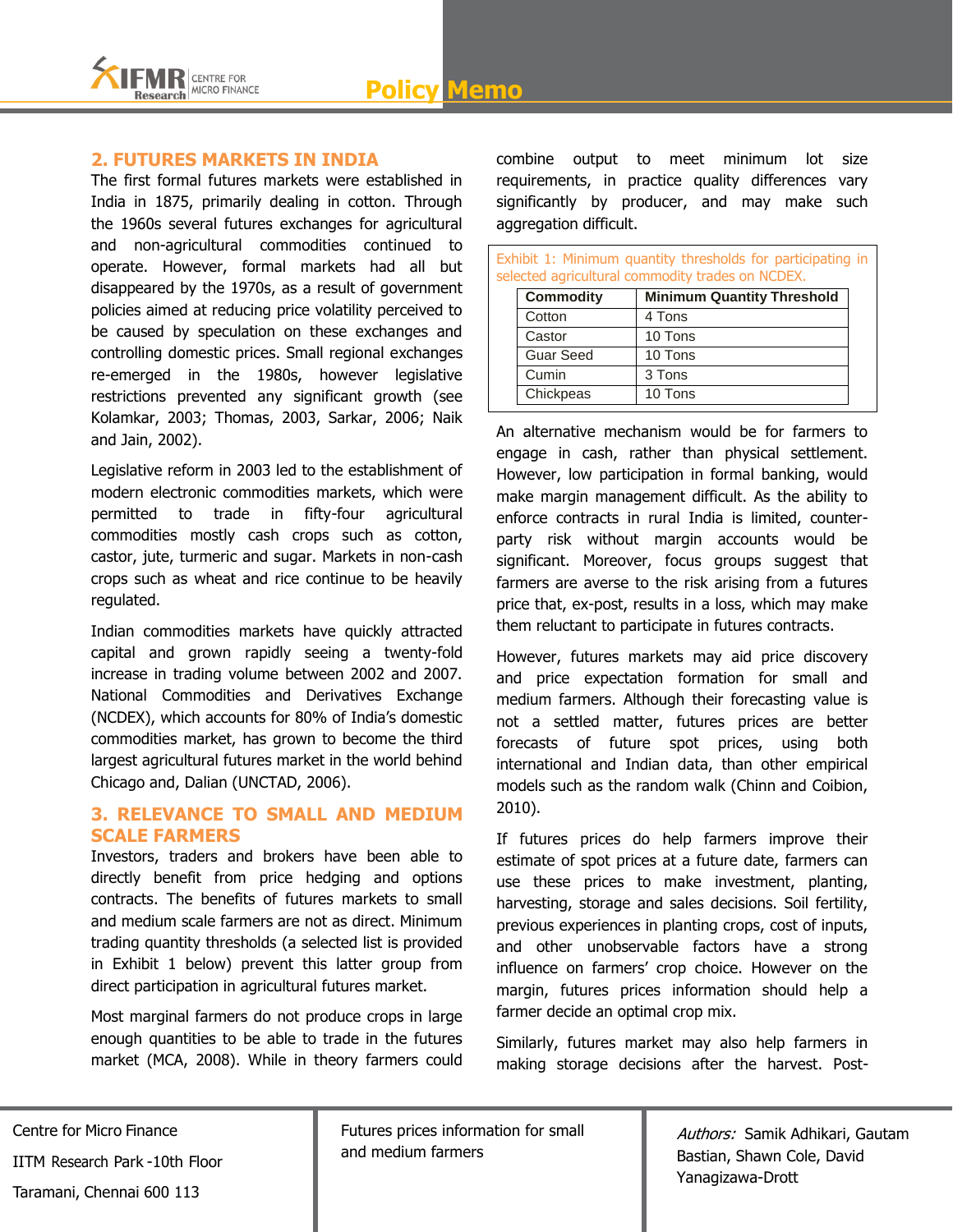

harvest liquidity constraints faced by small and medium scale farmers could be a significant obstacle to this mechanism. While farmers maybe willing to wait to get higher revenues for their produce, they might be forced to sell their crops early because of liquidity constraints aggravated by limited assets or savings, the need to repay creditors including inputs suppliers as well as basic household consumption needs.

Another potential channel through which spot and futures prices could help farmers is by increasing their bargaining power in price negotiations with local traders and middlemen. Many small-scale farmers sell their produce to local traders at their own villages; this saves the cost of transporting the harvest to the district market. However, if farmers lack accurate knowledge of market prices, the intermediaries may underpay for the farmers output preventing them from fully realizing their potential income.

Accurate knowledge of prevailing prices at different markets may also help farmers who can afford to transport their produce to local district markets by helping them choose the markets at which they want to sell their produce.

## **4. ACADEMIC LITERATURE REVIEW**

A substantial theoretical and empirical literature identifies three channels through which futures markets affect price formation in spot markets:

- 1. Risk sharing,
- 2. Information, and
- 3. Spot market oligopoly and manipulation.

## Theoretical literature

Risk sharing and information can reduce price volatility. The transfer of risk away from agents who store commodities decreases price volatility and improves welfare (Telser, 1959; Farrell, 1966; Gilbert, 1989). And futures markets may allow more information to be embedded into prices, as the existence of a large set of market prices conveys

greater information to market participants (Grossman, 1977, 1989).

However, risk sharing and information may also increase price volatility, and may even lead to decreases in welfare. If farmers use derivatives to hedge they may take on more risky activity and this can lead to price volatility (e.g. Chari, Jagannathan and Jones, 1990; Holthausen, 1979; Newbery 1987), although welfare does not decrease with the introduction of futures markets in these models. If speculators respond to naïve investors (Hart and Kreps, 1986) or if new investors drawn to futures have worse information than existing market participants (Stein, 1987) then prices can be destabilized and society could be worse off because of the introduction of futures markets.

Several different futures market manipulation mechanisms have also been identified that may bias prices away from fundamental values, and lead to greater price volatility and price autocorrelation (e.g. Pirrong 1993, 1995, 2001; Kumar and Seppi, 1992; Muermann and Shore, 2005). Futures markets could also increase competition and cause spot prices to move closer to marginal costs. However, futures markets may also increase price volatility if dominant firms undertake excessive storage to undermine the forward market, and harm consumers (Newbery, 1990).

## Empirical studies

The empirical literature, in contrast, does not typically identify the effect of specific channels, but rather examines the net effect of futures on spot markets. Most empirical studies focus on the effect of futures markets on price volatility, either examining specific markets before and after the introduction of futures markets, or evaluating the impact of the level of activity in the futures market on contemporary or subsequent changes in the spot markets.

Centre for Micro Finance IITM Research Park -10th Floor

Taramani, Chennai 600 113

Futures prices information for small and medium farmers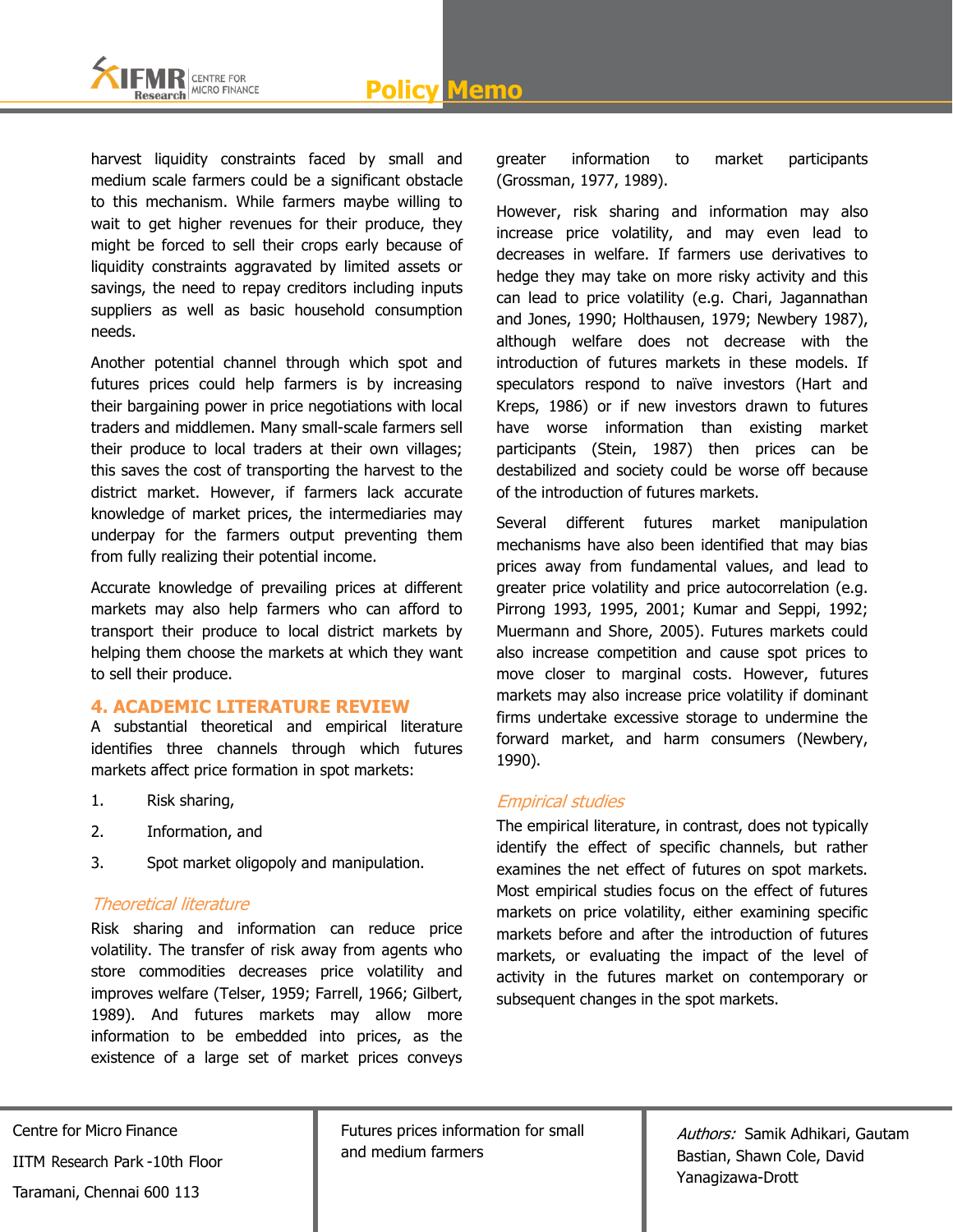# **Policy Memo**



#### Before and after analysis

An older literature that uses the first method looked at simple comparisons of either the inter-seasonal price range or other measures of volatility before and after the introduction of futures. These papers concluded that the introduction of futures decreased volatility and reduced the inter-seasonal price-range (Emery, 1896; Hooker, 1901; Working, 1960; Gray, 1963, Powers, 1970). A recent paper in this tradition is Jacks (2007) that analyzes the introduction of futures for 16 different storable and non-storable agricultural commodities, and metals in the 19th and 20th century and finds the introduction of futures is associated with decreased volatility for almost all commodities.

A newer literature emerging in the 1990s utilizes various advances in financial and statistical analysis, such as Generalized Autoregressive Conditional Heteroskedasticity (GARCH) models, and obtains mixed results (see Weaver and Banerjee, 1990; Netz, 1995; and Kocagil, 1997).

#### Level of futures trading

This set of papers examines the correlation between the level activity in the futures market and the current or subsequent price movements in the spot market. Bessembinder and Seguin (1992) introduced a methodology where futures activity is decomposed into expected and unexpected components, which are then added to the equation governing the evolution of simultaneously occurring price volatility. Yang, Balyeat and Leatham (2005) apply a similar method to commodity futures activity and then regress activity on lagged spot price volatility and current spot price volatility on lagged futures activity. IMF (2005) and Interagency Task Force on Commodity Markets (2008) conduct similar analysis. Slade & Thille (2006) try to circumvent the simultaneous determination of spot price volatility and futures trading when regressing price moments on contemporaneous futures activity by using instruments for activity.

Overall in the empirical literature most, but not all studies, find that the introduction of futures markets leads to some decrease in price volatility, however identifying causal relationship remains challenging.

## **5. STUDY DESCRIPTION**

Researchers from Harvard University collaborating with evaluation partner Centre for Micro Finance (CMF) at the Institute of Financial Management and Research (IFMR) and implementation partner Self-Employed Women"s Association (SEWA) started the futures price information study in April 2007. Drawing on SEWA"s established network of village leaders, 108 villages were identified in Ahmedabad, Surendranagar, Mehsana, and Vadodara districts of Gujarat state in India. SEWA helped identify ten households from each of the 108 villages. The survey data captured important household characteristics as well as price knowledge and expectations, the households" level of trust in financial markets and data on investment and agricultural decisions.



**Key:** The four study districts (1) Ahmedabad, (2) Surendranagar, (3) Patan, and (4) Mehsana are marked in red. The other districts in Gujarat state are marked in pink.

Over the course of the project, two treatments were administered (village blackboards, and text messages

Centre for Micro Finance IITM Research Park -10th Floor Taramani, Chennai 600 113

Futures prices information for small and medium farmers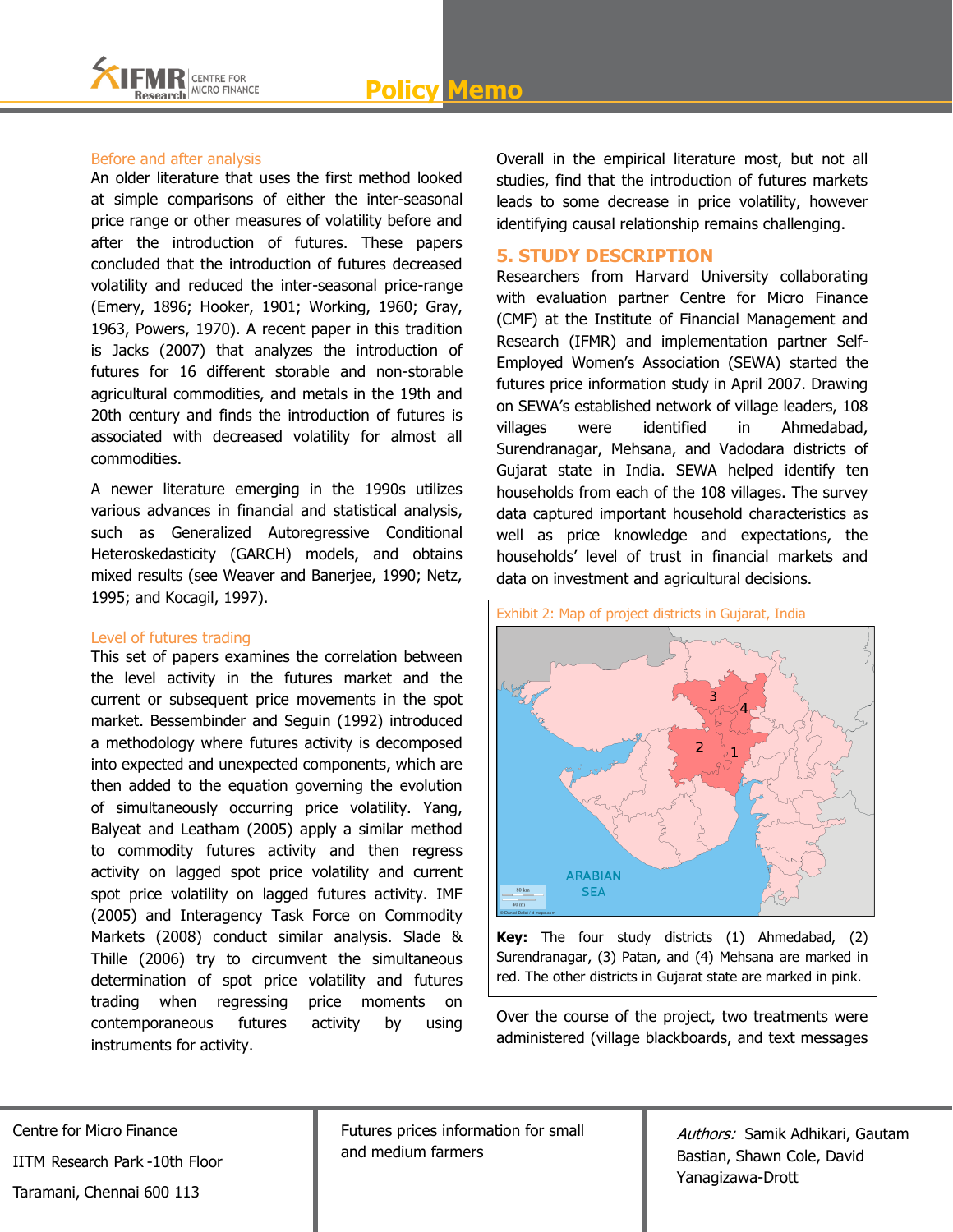

and push calls) in two phases. The next two subsections discuss each treatment in detail.

## Village boards

In July 2007 54 out of a sample frame of 108 villages were randomly selected to receive low-cost publicly displayed boards. CMF and SEWA regularly posted spot and futures prices for three cash crops (cotton, castor, and guar) on these boards. Boards were placed at easily accessible high-traffic locations within villages such as the Gram Panchayat (Village Committee) offices or near busy marketplaces.

The 54 villages that received the boards were also provided basic training about financial markets including a special training module about futures prices from CMF and NCDEX workers. The other 54 villages did not receive any price information or training and served as the control group. All villages were surveyed twice a year from 2007 to 2012. Since treatment was randomly assigned to 54 out of the 108 villages, we would expect any changes in farmers" price knowledge, expectation, usage of treatment, and investment decisions to be a direct effect of the treatment.

| $G + IC$     | 120446      | $=300$ or $121$                              |                                        |                            |                                                                         |
|--------------|-------------|----------------------------------------------|----------------------------------------|----------------------------|-------------------------------------------------------------------------|
| <b>VIS</b>   | Md          | earn                                         | Goimo<br>2005/ 2006<br>मलिलो           | GIVS GIGAN<br><b>Вінст</b> | $d12101 = C / 1$ /2006<br><b>ChPIO 1315112</b><br>Візин                 |
|              | वी ७६७      | सुरेन्द्रलगार<br>(국어 (중. 정표.)                | біна<br>21 Pues all - 850              | 858                        | H <sub>od</sub><br><b>Bisers</b><br><b>BILL</b> OC- DEV<br>Salverse 200 |
| <b>SYIZI</b> | неги систри | અભોહર<br>$(c \circ \mathbb{B}, 2\mathbb{H})$ | 0009-00-1008<br>31161-9358             | 20254                      | SHAHAR OF 2094<br>$20146 - 30 - 34196$                                  |
|              |             | slen<br>(20 (3.20)                           | $5942412 - 44 - 350$<br>$400 - 393$    | 880 20                     | 21-324127-05-88<br>$396$<br>2012-07-236                                 |
| એરંડા        |             | <b>GHOIP)</b><br>(20 (6. 20)                 | $5$ બ્રમમરી-વધુ-3cG<br>$44747 - 350$   | 83220                      | $-70.194744$<br>956<br>TOWN - OG LINE                                   |
|              |             | राष्ट्रीट<br>(900.5.31)                      | $592410 - 44 - 2634$<br>$6457 - 67746$ | 20957                      | $3912412 - 07 - 20965$                                                  |
| गुपार        |             | જોદાપુર                                      | $9993 - 6412$<br>$81737 - 841146$      | 9548.80                    | 91 - 4 2HILL-01-25.25                                                   |

The three cash crops for which price information was provided were chosen because each had liquid highvolume futures market on the NCDEX. Spot price information from local newspapers and futures prices from NCDEX"s website were used to populate the boards.

Every week CMF"s research office texted spot and futures prices of crops to a specially appointed local field agent in the treatment villages. The field agent would then post these prices on village boards removing the old ones. Local verification agents were also employed in each treatment village to independently verify that the prices were accurately posted in a timely manner. SEWA members provided an additional layer of oversight as roving camera checkers who would randomly visit 60% of the treatment villages and send photographs of village boards to CMF via multi-media mobile phones.

#### Text messages

Starting August 2011, researchers started providing price information to a randomly assigned subset of the treatment sample through text messages.

Starting in July 2011 60% of the households from the village board treatment groups were randomly selected to receive spot and futures prices on mobile phones. This provided farmers with a more direct method of receiving information.

The text message intervention consisted of three treatments: no text messages, text messages with only spot prices, and text messages with both spot and futures prices.

Centre for Micro Finance

IITM Research Park -10th Floor

Taramani, Chennai 600 113

Futures prices information for small and medium farmers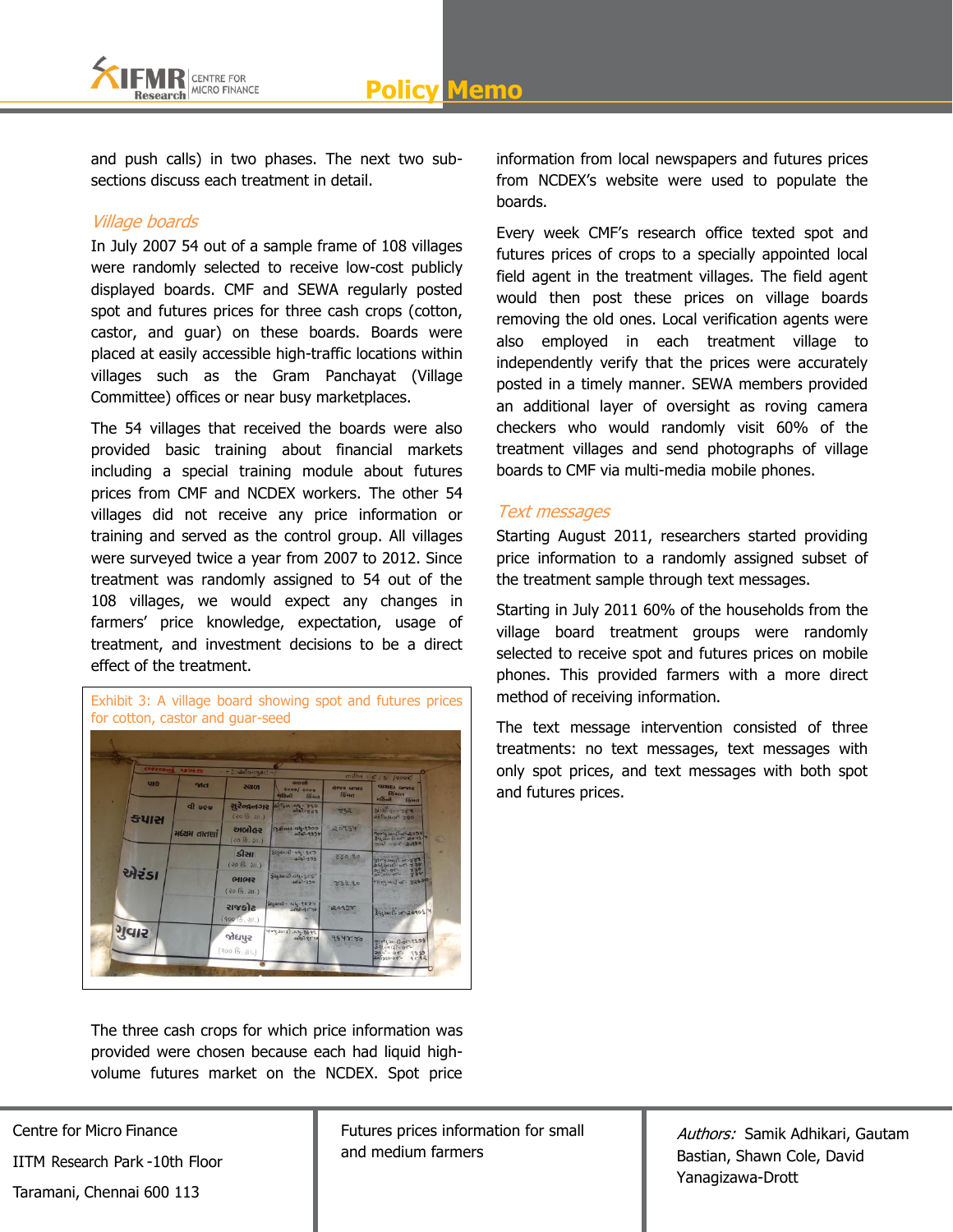

Exhibit 4: A cell phone showing a sample text message from Reuters Market Light in local Gujarati language



The latter two treatment groups consisted exclusively of households in villages, which already had village boards, while the first group included households in villages with and without village boards. This design permitted the evaluation of the marginal effect of receiving price information text messages on mobile phones, over and above the village boards.

On average 35% percent of respondents in our 108 study villages did not own mobile phones. Before starting the price information intervention half of these respondents were provided with one. Among the 82.5% of respondents in the village board treatment sample who now had access to phones, we randomly placed them into three new text-message treatments. In the village board control group, we included half of the respondents who already had a phone and all the respondents who were provided phones to be a part of the sample for a new study.

Approximately 600 respondents were selected to receive phone surveys once a month. The monthly data collection allowed frequent interaction with our respondents and a finer measure of the evolution of their price knowledge and expectations. It also helped overcome recall error, which is a potential problem with the less frequent paper surveys.

Reuters Market Light (RML) provided scheduled text messaging services for spot and futures prices information. RML offered participants price information for cotton and castor from the closest district market in Gujarat. However guar seed prices were quoted from the only market on which they were traded.

## Push calls

Some farmers in our sample were illiterate and had to rely on educated family members to read out the text messages. To overcome this constraint we partnered with Awaaz.de, a telecom technology firm, to use their Awaaz Otalo mobile platform to offer twice weekly price information voice messages. 95% of treatment group respondents opted into this service. These voice messages contained the same price information that respondents received through text messages.

The Awaaz Otalo platform also collected usage data from the push calls by recording the duration for which respondents listened to each call.

## Continuing Service

As the research component of the project wraps up in October 2012, our implementation partner SEWA has assumed responsibility for providing price information to farmers. Using village-level SEWA leaders to disseminate price information is a particularly costeffective approach of achieving outreach. A majority of the yearly cost for the village board intervention was the cost of monitoring the regular price updates of the village boards. With, SEWA taking up this responsibility the costs will be substantially smaller since they already have local leaders in different villages to report the price updates on village boards. Farmers who seek price information can then speak with SEWA leaders and ask them for prices at their convenience.

## **6. RESULTS AND IMPLICATIONS**

## Village boards

Access to village boards resulted in three channels of impact detailed below:

Centre for Micro Finance IITM Research Park -10th Floor Taramani, Chennai 600 113

Futures prices information for small and medium farmers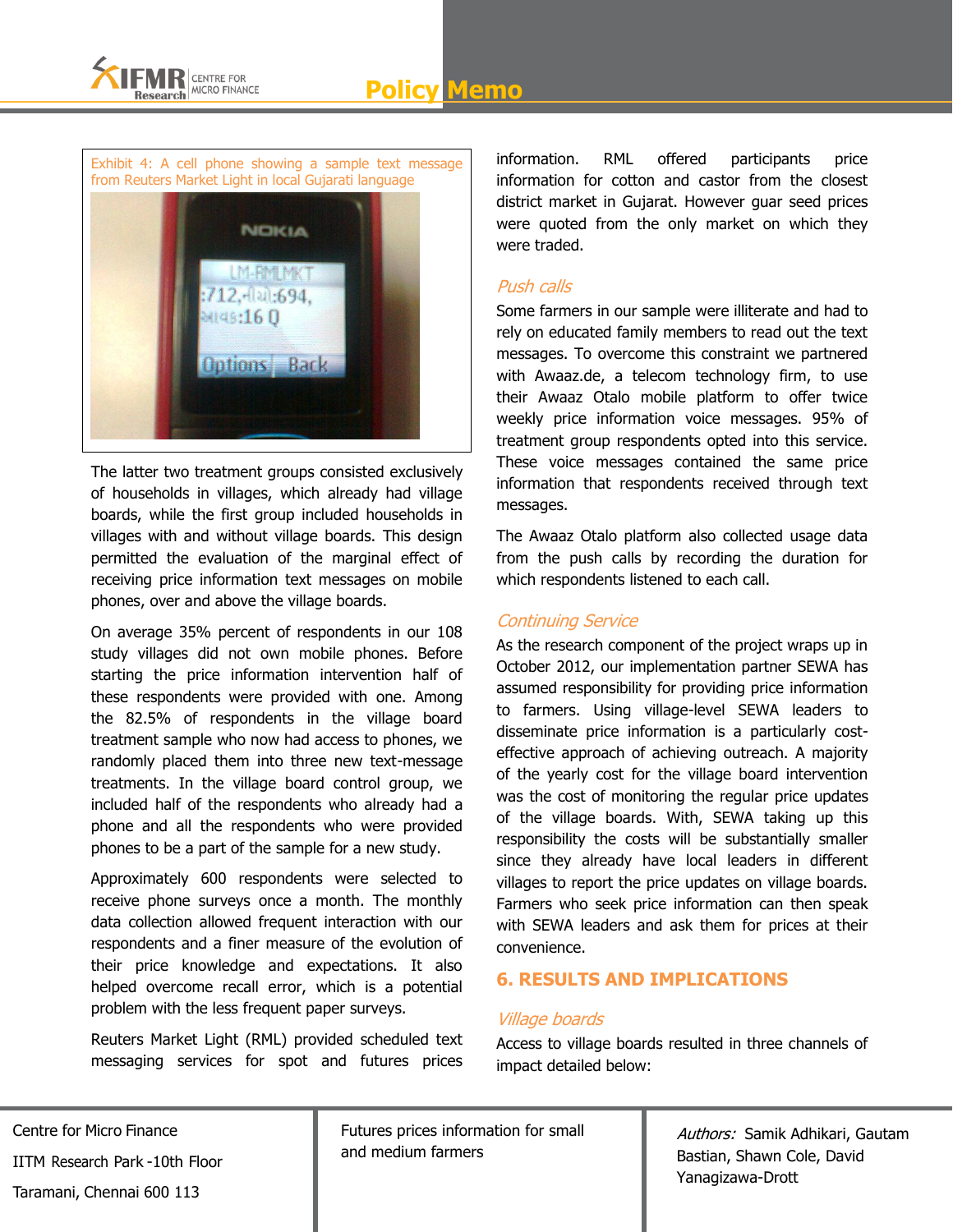**Policy Memo**



- 1. Improved knowledge and awareness of futures markets
- 2. Improved awareness of futures prices
- 3. Increased use of futures prices in agricultural decision-making

## Financial education improves knowledge and awareness of futures markets

There were several encouraging findings on respondents" knowledge and perception of financial markets in general and futures markets in particular from this study.

Household data collected from 2007 to 2011 shows that households in the treatment villages are 38.3 percentage points more likely to know what a futures market is in comparison to the control group. This finding is also corroborated by the results of a test measuring knowledge of futures markets in which households receiving spot and futures prices information are also likely to score 23.7 points higher than those households that do not receive price information.

Households in the treatment group have significantly more favorable opinions of financial markets: treatment villagers are 7.3 percentage points more likely to say stock markets are positive for India and 7.9 percentage points more likely to say futures markets are positive for India.

Farmers receiving price information are 11.1 percentage points more likely to be willing to trade in the futures market and 7.3 percentage points more likely to say that farming decisions are riskier without observing futures prices as compared to households that did not receive price information.

These results suggest that the basic training on financial and futures market that CMF provided along with price information on village boards caused them to trust financial markets, including futures markets, more.

## Easy access to information through village boards increases awareness of futures prices

Households in treatment villages were 16 percentage points more likely to report hearing about futures prices as compared to the households in control villages.

Households that received price information through village boards were also 58.4 percentage points more likely to use the SEWA village boards to access spot price information and 65.8 percentage points more likely to use the boards to access futures price information.

Even though control villages do not have access to village boards, the spot and futures prices are widely reported in print media such as newspapers and other sources of media such as radio and television. Since treatment villages also have access to these media sources, it is encouraging that they would prefer to use the village boards to get price information.

Perhaps the most encouraging finding in the usage of the treatment is the result implying that participants trust the prices displayed on village boards, as well as spend less time and money on travelling to the market to access price information.

Households in villages with village boards were 11.1 percentage points less likely to travel outside their village to obtain spot price information

They are also 13.5 percentage points less likely to travel outside their village to obtain futures price information.

As travel costs in rural India are high, the savings from the reduction in travel are an added benefit, which might justify scaling up this intervention.

#### Access to futures prices increases their use in agricultural decision-making

Participants in treatment villages were 28.4 percentage points more likely to use recent futures prices to decide which crops to plant and on average 32 percentage points more likely to use recent

Futures prices information for small and medium farmers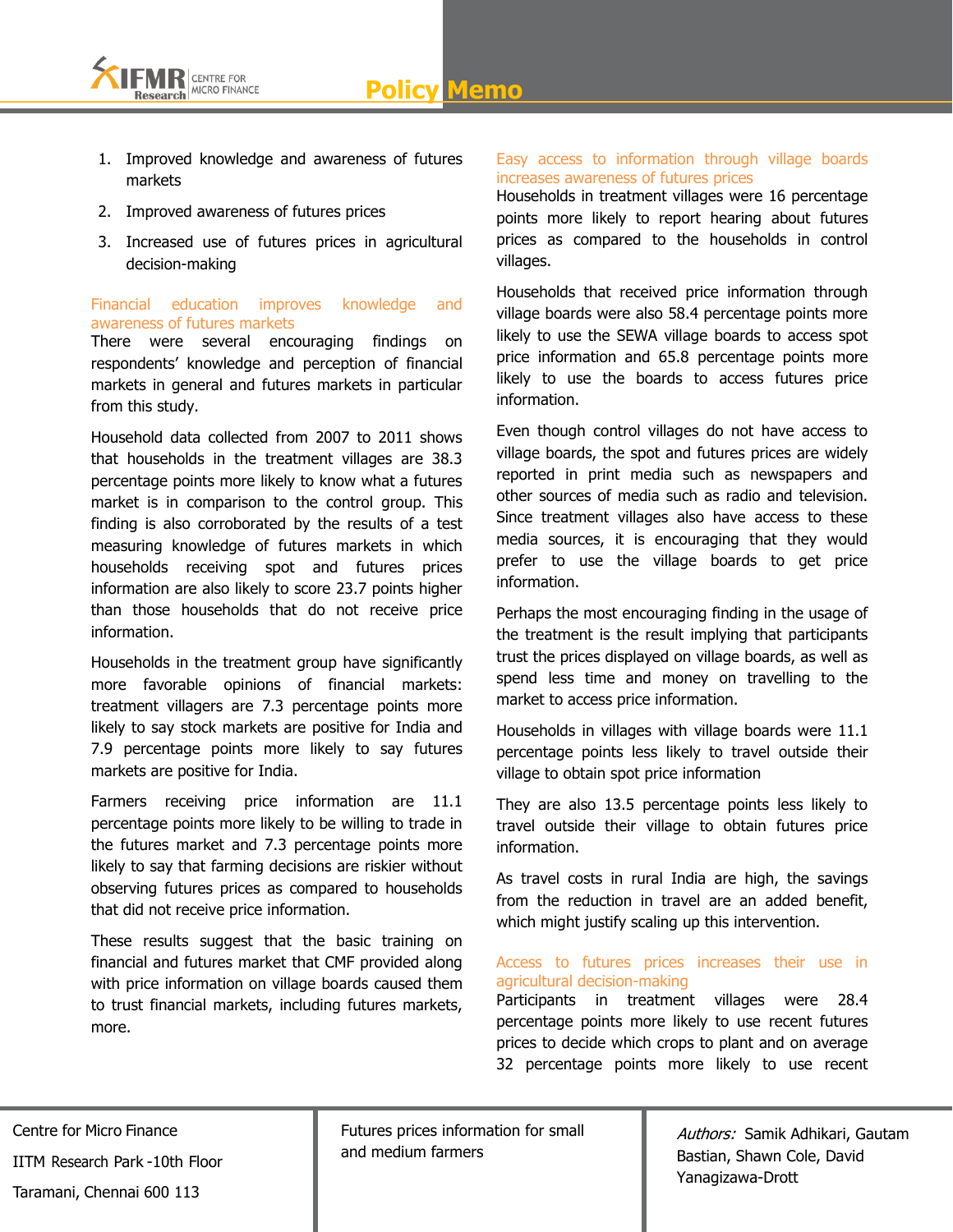**Policy Memo**



futures prices to form expectations about harvest time prices.

## Text messages and phone surveys

This section discusses results presented in Exhibit 5 and 6, which display data about the primary sources of information for spot and futures prices respectively, as reported by farmers in eight consecutive monthly surveys. Each figure incorporates five bar charts for each important information source: SMS or text messages, newspapers, village boards, other peer farmers, and middlemen or traders. The horizontal axes display the three treatment groups: no price information, only village boards and both text messages and village boards.



The vertical axes display the percentage of respondents for each treatment type who reported using the respective information source.

## Text messages are more popular than village boards, when available

We find that mobile-based text and voice messages are more popular with our respondents than village boards and other information sources. 44% of the respondents in our sample who receive price information on their mobile phones said that text messages was the most important source of spot

Centre for Micro Finance IITM Research Park -10th Floor Taramani, Chennai 600 113

Futures prices information for small and medium farmers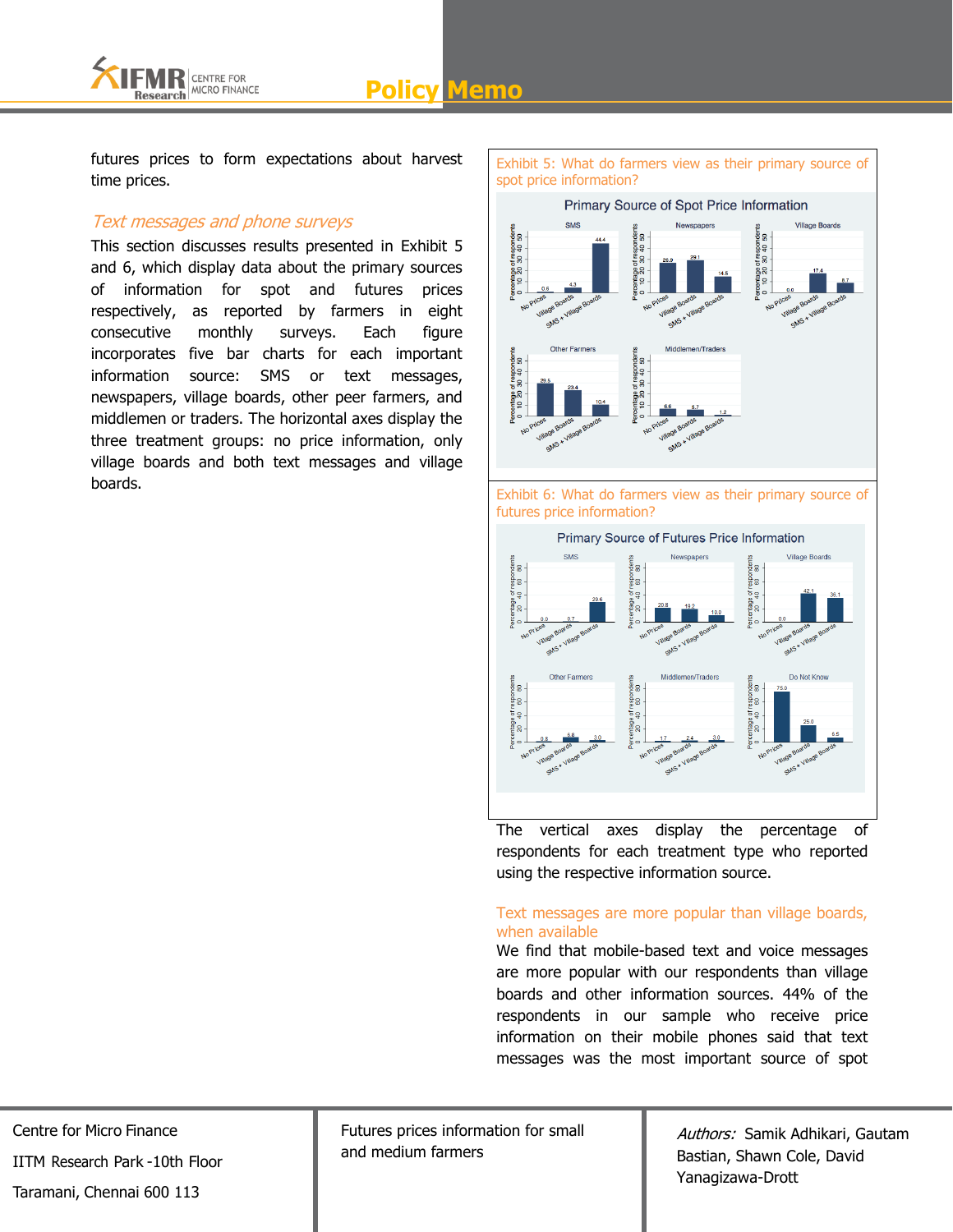

price information. While 30% of the respondents in our sample who receive price information on their mobile phones quoted text messages as being the most important source of futures price information.

#### Village boards continue to be a source of information

While the text message intervention was popular, respondents continue to use village boards. Among households that received price information on village boards but not on mobile phones, the percentage of households quoting village boards as the most important source of spot and futures price information was 17% and 42% respectively. 36% households that received price information through both village boards and text messages continued to use village boards as their most important information source for futures price.

#### Without boards or mobile messages, newspapers and other farmers are the primary source of price information

On the other hand of the households that do not receive price information through village boards or mobile phones more than half primarily rely on newspapers and other peer farmers as information sources. In spite of the availability of futures prices in newspapers only 20% of farmers in this group report this as the primary source of information. The small percentage of farmers in this group reporting that they access futures prices compared to the other two groups also indicates that providing financial education and easier access to futures prices may increase its use.

## Price Knowledge and Expectations

The phone surveys also measured price knowledge and expectations of all respondents in our sample, asking them to recall and predict cotton prices in the Halvad market in Gujarat. The collection of expectations information by phone survey enabled a more frequent survey schedule, allowing us to determine how farmers pay attention to prices over the entire crop cycle.

Since the respondents in the 'Spot' and 'Spot  $+$ Futures' groups received the spot prices for cotton, we found that these two groups fared better on the price knowledge and expectation questions as compared to the group that did not receive any price information. While the result on price recall was expected, treatment respondents faring well on price expectation question shows that regularly paying attention to prices improves your price forecast in the future.







Centre for Micro Finance IITM Research Park -10th Floor

Taramani, Chennai 600 113

Futures prices information for small and medium farmers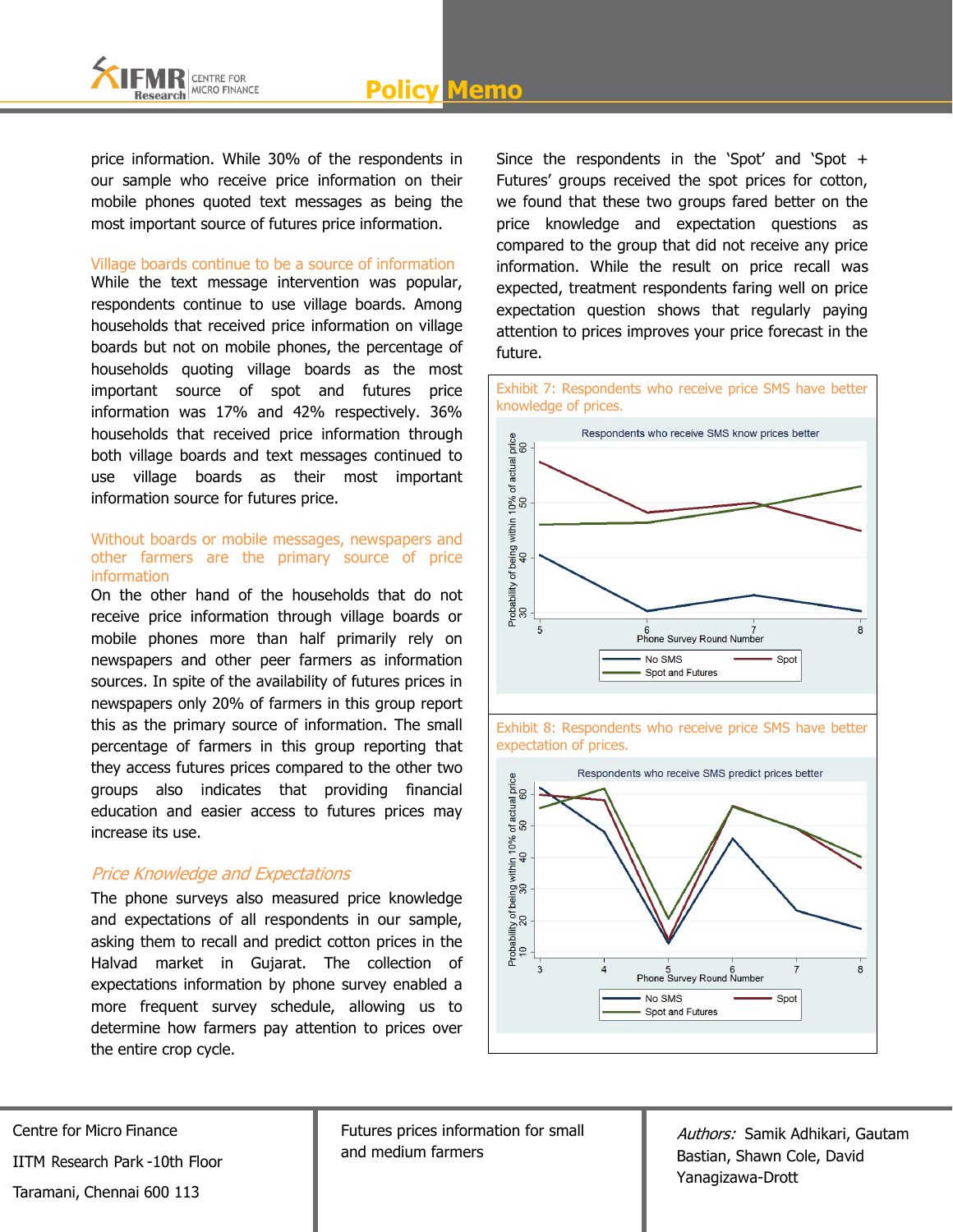

In Exhibit 7 we can see that respondents who received no price information at all were on average 33% of the time likely to give an answer that was within 10% of the actual price, whereas respondents who received only spot price information were on average 50% of the time and respondents who received spot and futures prices were on average 48% of the time likely to give an answer that was within 10% of the actual price.

Significantly, the provision of SMS price information also improved farmers' ability to forecast prices. We queried farmers about expectations of price 1-2 months in the future. Exhibit 8 shows that respondents who received no SMS price information correctly predicted the future price of a crop (within 10% of the actual price) only 35% of the time. In contrast, respondents who received spot price information were within 10% of the realized price on average 46% of the time, and respondents who received spot and futures prices 47% of the time.

This result confirms that paying attention to spot and futures prices not only improves price knowledge of farmers but also improves their price expectations in the future.

## **7. FURTHER RESEARCH AND POLICY CONCLUSIONS**

These experiments find several positive impacts of providing access to price information to farmers especially in terms of improved price knowledge and awareness of financial markets. The interventions also resulted in farmers utilizing futures prices in making crop selection and setting expectation of harvest time prices. However this study does not find any evidence of impact on harvesting, storage and selling decisions or on the prices farmers received at harvest-time sales.

Future studies could incorporate factors such as soil conditions, liquidity constraints, and familiarity with new crops that may limit farmers' ability to change

their cropping and sales patterns that were not accounted for in these studies.

From a policy perspective, we have found that providing spot and futures prices information to farmers does change their knowledge and perception of financial markets in general and futures markets in particular, and makes them more willing to trust and get actively involved in financial markets. All three forms of our treatment have been very popular with farmers. Although these interventions were provided free of cost, the only significant cost that we had to bear for this intervention was the monitoring cost of making sure that village boards got updated on a weekly basis.

The use of mobile phone technology makes this an easily scalable intervention, since the cost of sending text messages is less than a rupee per farmer (approximately USD 0.02). Using a village board style intervention, local village leaders could be sent crop prices every day making them local resource persons who update village boards and are also able to answer farmer"s questions about the latest prices.

#### **REFERENCES**

- Bessembinder, Hendrik and Paul J. Seguin, 1992, Futures-Trading Activity and Stock Price Volatility, Journal of Finance 47, 2015- 2034.
- Chari, V.V., Ravi Jagannathan and Larry Jones, 1990, Price Stability and Futures Trading in Commodities, Quarterly Journal of Economics 104, 527-534.
- Chinn, M., and O. Coibion, 2010, The Predictive Content of Commodity Futures," Discussion Paper National Bureau of Economic Research (NBER) Working Paper, No. 15830, National Bureau of Economic Research.
- Central Intelligence Agency, CIA, 2012, The World Factbook India, at

https://www.cia.gov/library/publications/the-worldfactbook/geos/in.html

- Cole, S., S. Hunt, D. Yanagizawa-Drott and W. Xiong, 2012, Information, Attention, and Expectations: Evidence from a Field Experiment in India, Harvard University.
- Emery, Henry Crosby, 1896, Speculation on the Stock and Produce Exchanges of the United States, Columbia University, New York.

Farrell, M.J., 1966, Profitable Speculation, Economica 33, 183-193.

Centre for Micro Finance IITM Research Park -10th Floor Taramani, Chennai 600 113

Futures prices information for small and medium farmers